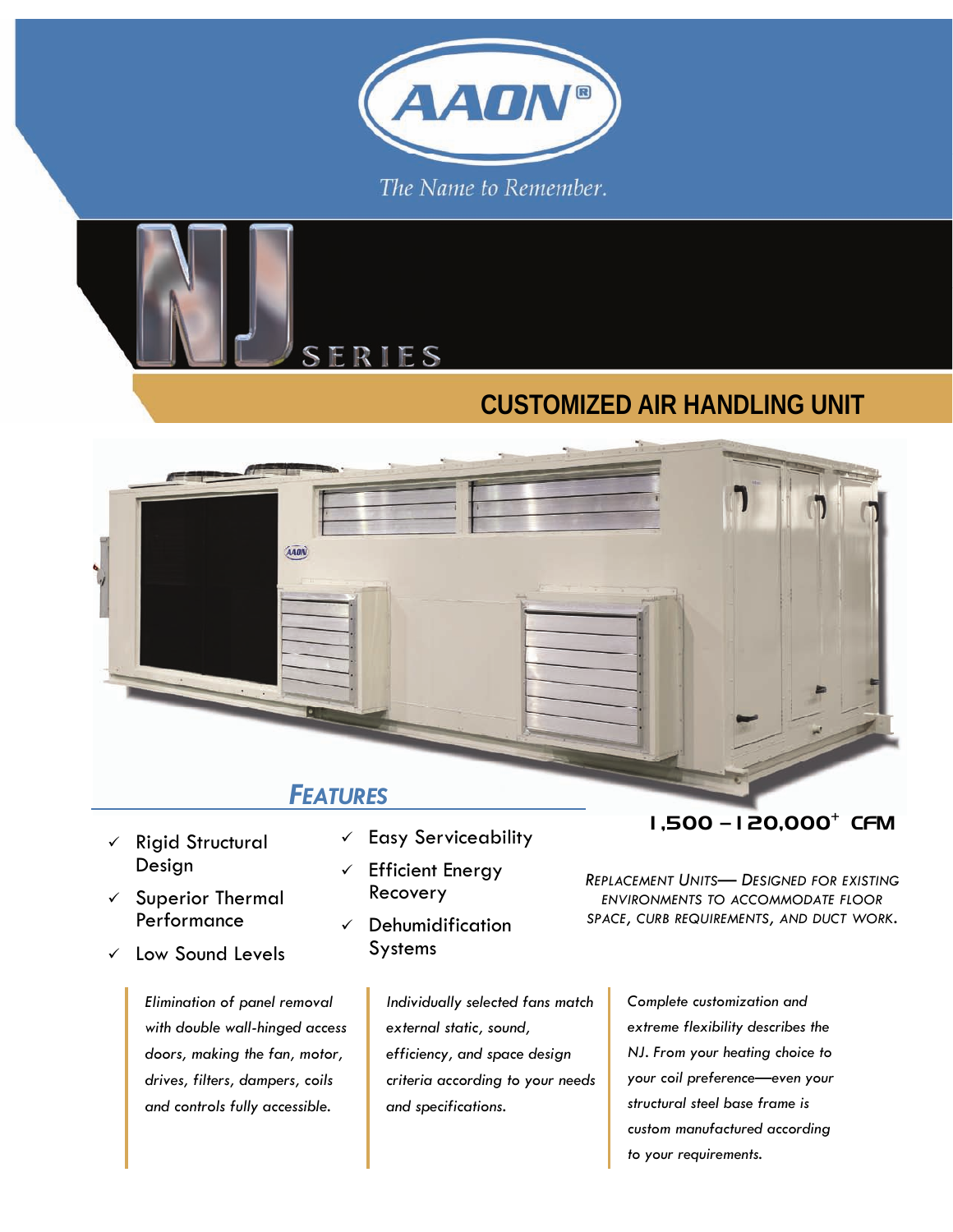

## **Custom Engineered...**

### Unlimited Variety...

# Customization

*Optimally configured for individual applications—differentiated by higher quality construction and virtually unlimited choices in unit components, material, configuration, cabinet size and aspect ratios—* 

**AAON'S NJ air handler unit has it all.** 

*With superior performance flexibility, the NJ can be applied in a number of different applications, meeting specific needs, such as:* 

- G **Variable air volume**
- G **Unique footprint or selectable air tunnel dimensions**
- G **Special humidification/ dehumidification**
- G **Ultra-quiet**
- G **Energy recovery**
- G **Make-up air**
- G **Water source heat pump**
- G **Factory-mounted components, such as pumps, humidifiers, UV lights, etc.**



*As customer demand for greater flexibility and customization grows, AAON continues to develop innovative solutions to bring to each market. Just to name a few, we have designed custom air handler units for:* 

- $\Leftrightarrow$  Educational and commercial **buildings**
- $\Leftrightarrow$  **Hospitals**
- $\Leftrightarrow$  Clean rooms
- $\Leftrightarrow$  Grocery stores
- G **Pharmaceutical firms**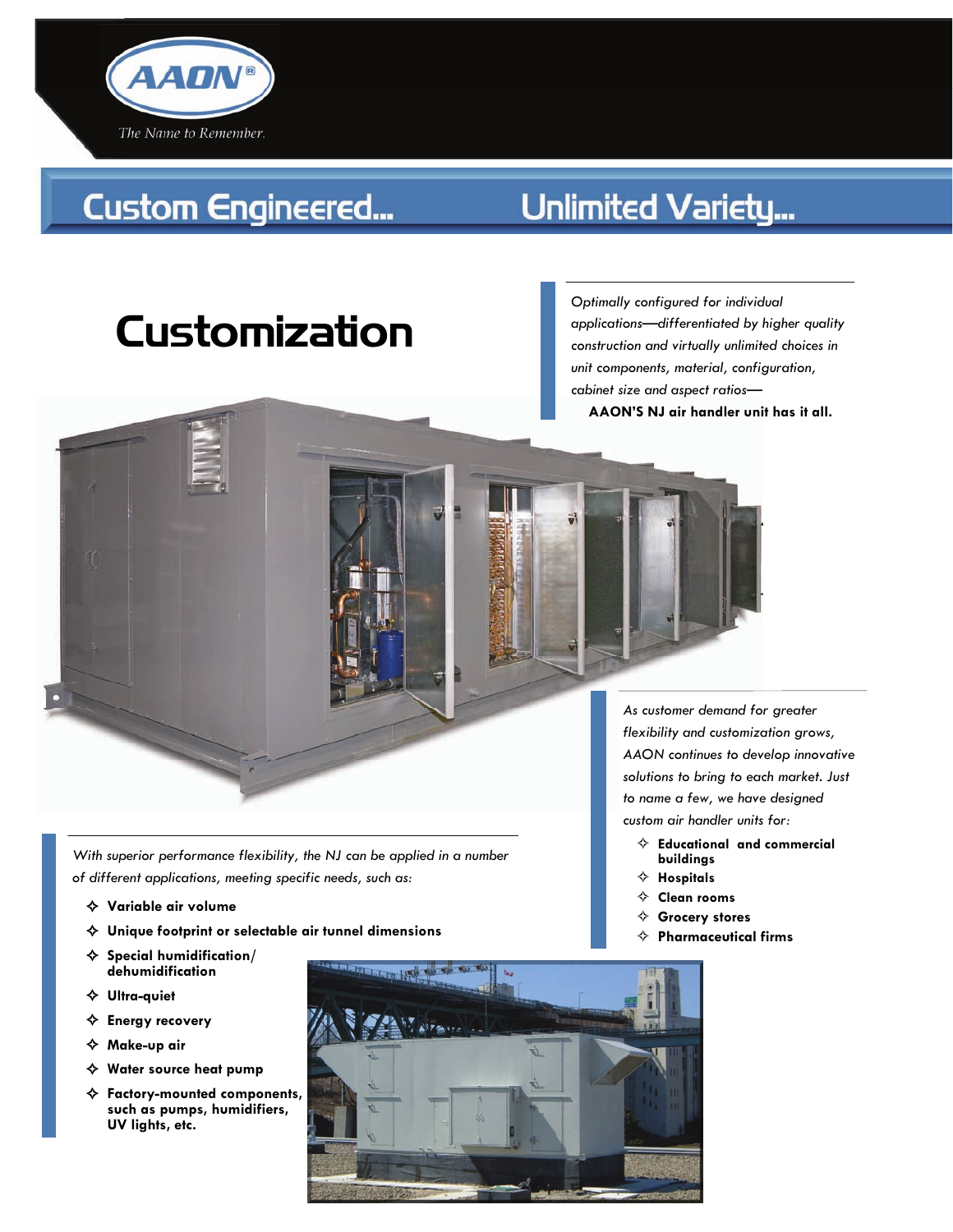### **Increased Efficiency...**

### Quite the Investment.

# Construction



*AAON cabinets are both water and air tight implementing electrically-welded base frames—constructed of* 

> *formed steel. Heavy gauge galvanized panels protect the cabinet from inclement weather and caustic environments.*

#### *Options include:*

G **Metal thickness variations and alloys, accommodating weight and corrosion requirements** 

SERIES

- G **Hinged access doors with compression latches, ensuring unit integrity and low air leakage**
- G **Optional windows, allowing for convenient observation of internal components**

*Unit components are supported off the base instead of the sidewalls, and engineers can specify the type of liners and insulation required to meet acoustic, thermal or corrosion requirements.* 

*Special construction requirements include:* 

- $\Leftrightarrow$  Penthouse designs
- Service corridors
- $\Leftrightarrow$  Service platforms

## Fans

*Fans are individually selected to match external static, sound efficiency and space design criteria.* 

*Need housed airfoil? Housed backward inclined or housed forward curved? Airfoil plenums or vane axial? AAON can provide it. Fans are available with open drip proof (ODP) or totally enclosed, fan-cooled (TEFC) motors. Variable frequency drive are also available when adjustable air flow applications are specified.* 

## Coils

- G **ARI-certified 1/2 inch and 5/8 inch coils**
- G **Low pressure drop and high performance**
- G **Aluminum or copper fins from .006 to .012 inch thicknesses in galvanized or stainless casings**
- G **Tube walls from .024 to .049 inches thick**
- $\Leftrightarrow$  Intertwined, face-split or condensing unit **matched circuiting**
- $\Leftrightarrow$  Special coil coatings for highly corrosive



## Filtration

*Filtration Mount Locations* 

- $\Leftrightarrow$  Standard (Upstream of Coil)
- Pre- (Upstream of Fan)
- **Final (Outlet of Unit)**

*Available Pre-Filters* 

- G **Two-inch**
- G **Four-inch**
- $\Leftrightarrow$  **Roll Media**

*Specialty filtration systems* 

- G **Carbon for odor absorption**
- G **HEPA for higher filtration requirements**
- G **Rigid, bag, cartridge or electronic filters**